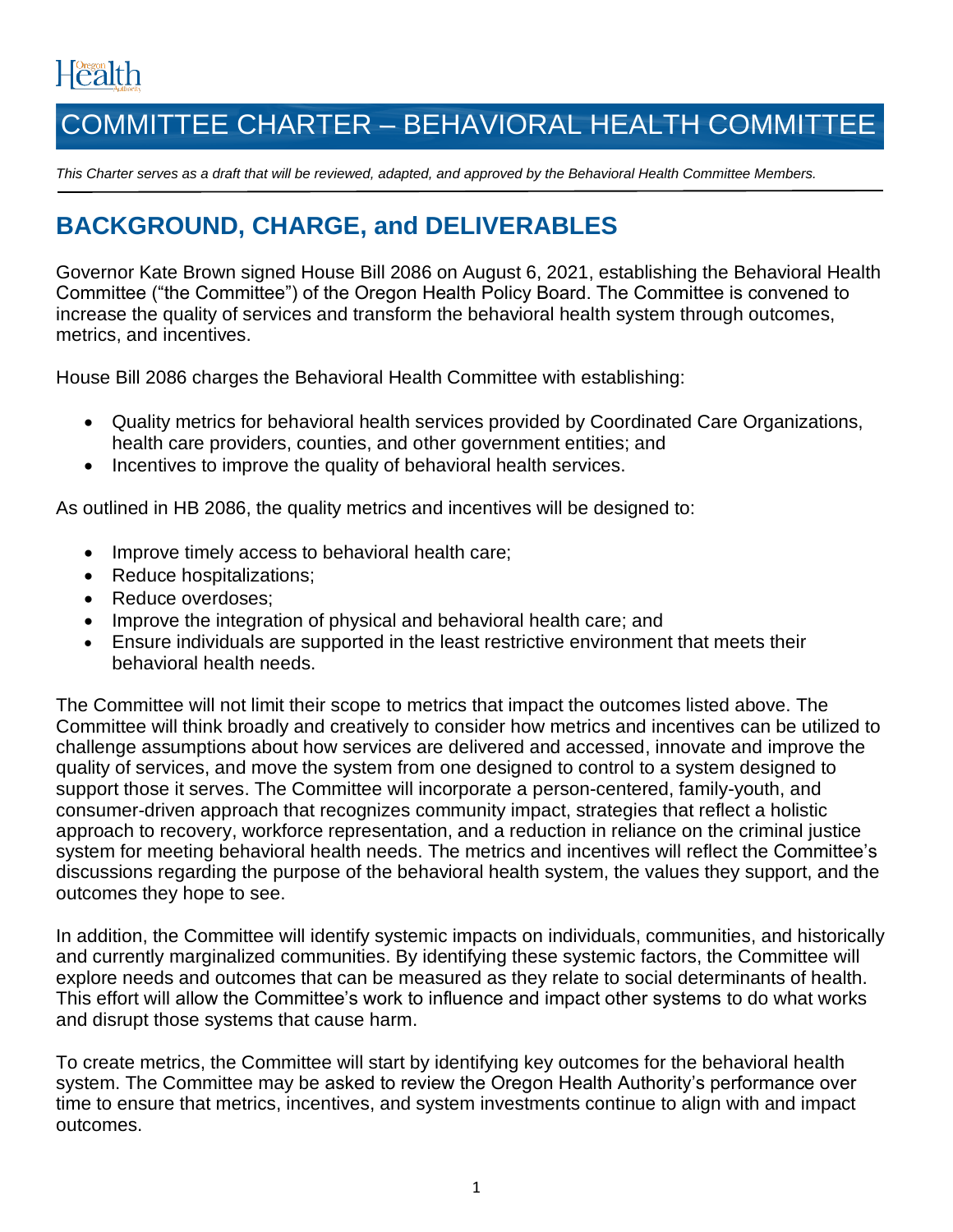Ultimately, contracts between Oregon Health Authority and Coordinated Care Organizations, Community Mental Health Programs or individual providers of behavioral health services will align with the quality metrics and incentives developed by the Behavioral Health Committee. The Behavioral Health Committee will do its work with support as needed from the Health Plan Quality Metrics Committee.

The Oregon Legislature also passed House Bill 5024, which includes multiple investments designed to transform the behavioral health system. This includes a special purpose appropriation of \$49 million to be allocated to the Oregon Health Authority to transform Oregon's behavioral health system into one that aligns outcomes, roles, responsibilities, risk, and incentives. The expectation is that the Committee's recommendations will impact legislative decisions regarding the appropriation.

# **GOALS**

The Behavioral Health Committee seeks to:

- Transform, reimagine, and improve Oregon's behavioral health system;
- Remove barriers to access:
- Increase the quality of services for the behavioral health system in order to be simple, responsive, and meaningful;
- Support the Oregon Health Authority's goal of eliminating health inequities by the year 2030;
- Center the perspective and input of people with lived experience and communities historically and currently impacted disproportionately by inequitable policies and practices;
- Explore and promote accountability to community;
- Ensure those who are part of the justice system have equitable access to services;
- Identify outcomes, metrics, incentives, and system changes that address and eliminate health inequities and disparities in Oregon's behavioral health system to support the health and wellbeing of all communities across the state.

# **BACKGROUND**

The Oregon Health Authority has an opportunity to transform and improve the quality of behavioral health services while advancing health equity and establishing parity between physical and mental health service delivery, capacity, and funding.

The Behavioral Health Committee's charge, deliverables, and goals are nested in the larger context of transforming and reimagining Oregon's behavioral health system to be simple, responsive, and meaningful: individuals must have easy access to needed care; services must be responsive to individual and community needs; and services must lead to meaningful improvement in individuals' lives.

The Oregon Health Authority, the Governor, and the Oregon Legislature relied on a multitude of community-based workgroups, task forces, and listening sessions to inform the recommendations that culminated in House Bill 2086. Recent events also have shaped the approach to this work, including COVID-19, racial reckoning, a series of natural disasters, and the passage of Ballot Measure 110 in 2020.

### **MEMBERSHIP**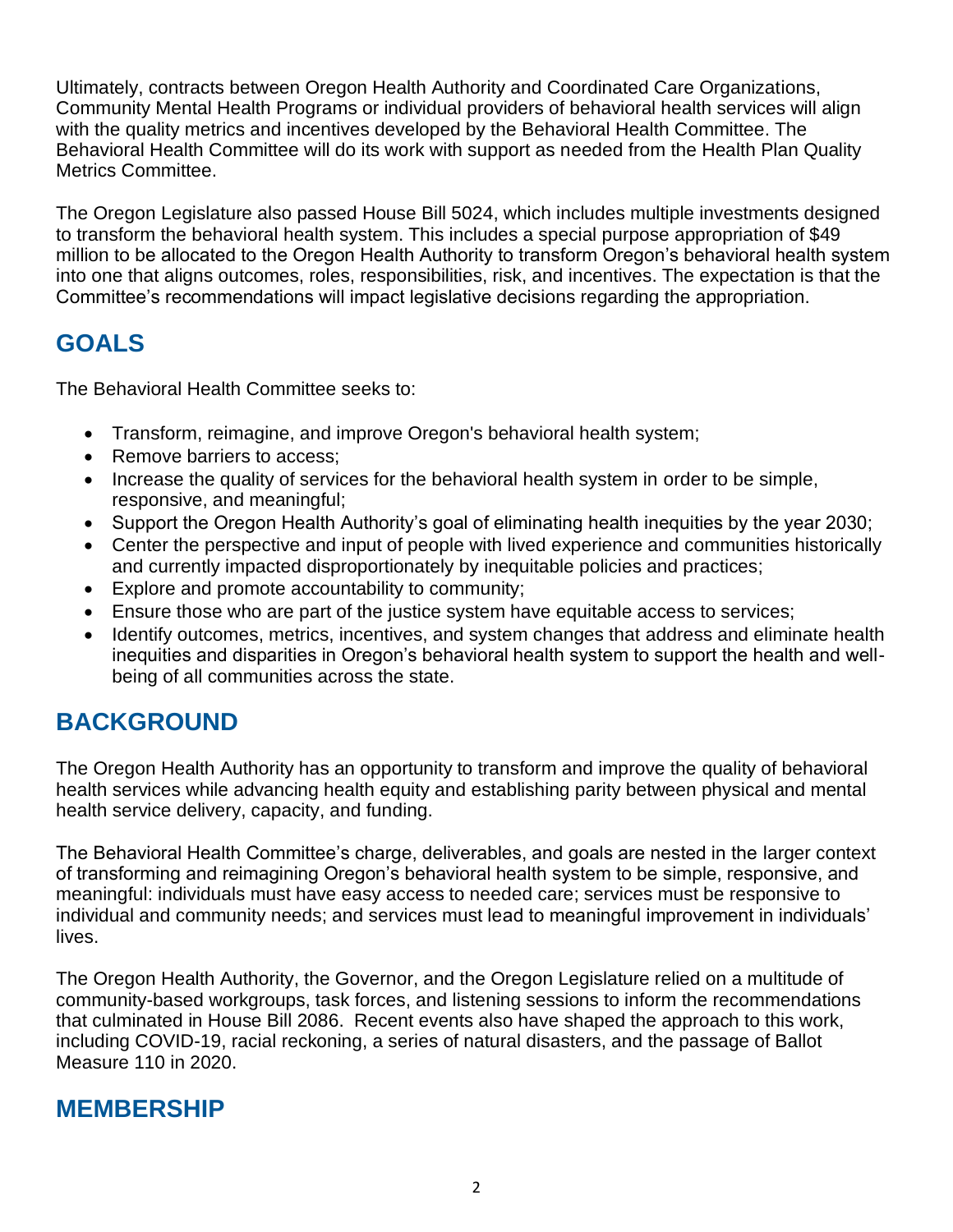Membership of the Behavioral Health Committee is guided by House Bill 2086 and members are appointed by the Director of the Oregon Health Authority. The statute permits the Oregon Health Authority Director to add members that the Director deems appropriate. Additionally, the Oregon Health Policy Board can modify the membership of the committee as needed. As such, the Committee includes additional Members as both Voting Members and Non-Voting Members. Voting Members that are appointed are represented by community members with relevant experiences and expertise. House Bill 2086 requires specific representations including:

#### Voting Members

- 1. Health Plan Quality Metrics Committee Chair;
- 2. OHPB Health Equity Committee Chair (if any);
- 3. CCO Behavioral Health Director;
- 4. Community Mental Health Program representative;
- 5. Data Analysis Expert;
- 6. Consumer Advisory Council member representing adults with mental illness;
- 7. System of Care Advisory Council representative (ORS 418.978);
- 8. Ballot Measure 110 (2020) Oversight and Accountability Council member representing adults with addictions or co-occurring conditions;
- 9. System of care (ORS 418.976) representative;
- 10.Consumer representative;
- 11.Tribal Government representative;
- 12.One representative of an organization that advocates on behalf of individuals with intellectual or developmental disabilities;
- 13.Behavioral Health service providers representative; and
- 14.Any other member that the Oregon Health Authority Director deems appropriate.

#### Non-Voting Members

Non-Voting members include a representative from the Oregon Health Policy Board as well as:

- 1. Oregon Health Authority's Behavioral Health Director
- 2. Alcohol and Drug Policy Commission Director
- 3. State Medicaid director
- 4. Department of Human Services representative
- 5. Oregon Judicial Department representative

The Behavioral Health Committee will meet for at least two hours each week through March 2022 using an online platform. There will likely be times when members will be expected to review documents, read reports, or complete other tasks outside of meeting time. The Behavioral Health Committee may determine if it wants to create time-limited subcommittees to address specific issues or research specific topics to report back to the larger group.

# **VALUES/PRINCIPLES**

The Behavioral Health Committee's work will:

- Be person-centered and peer and family driven
- Prioritize equity
- Support individuals, communities and families to thrive
- Promote well-being and wellness systemwide, including for providers and administrators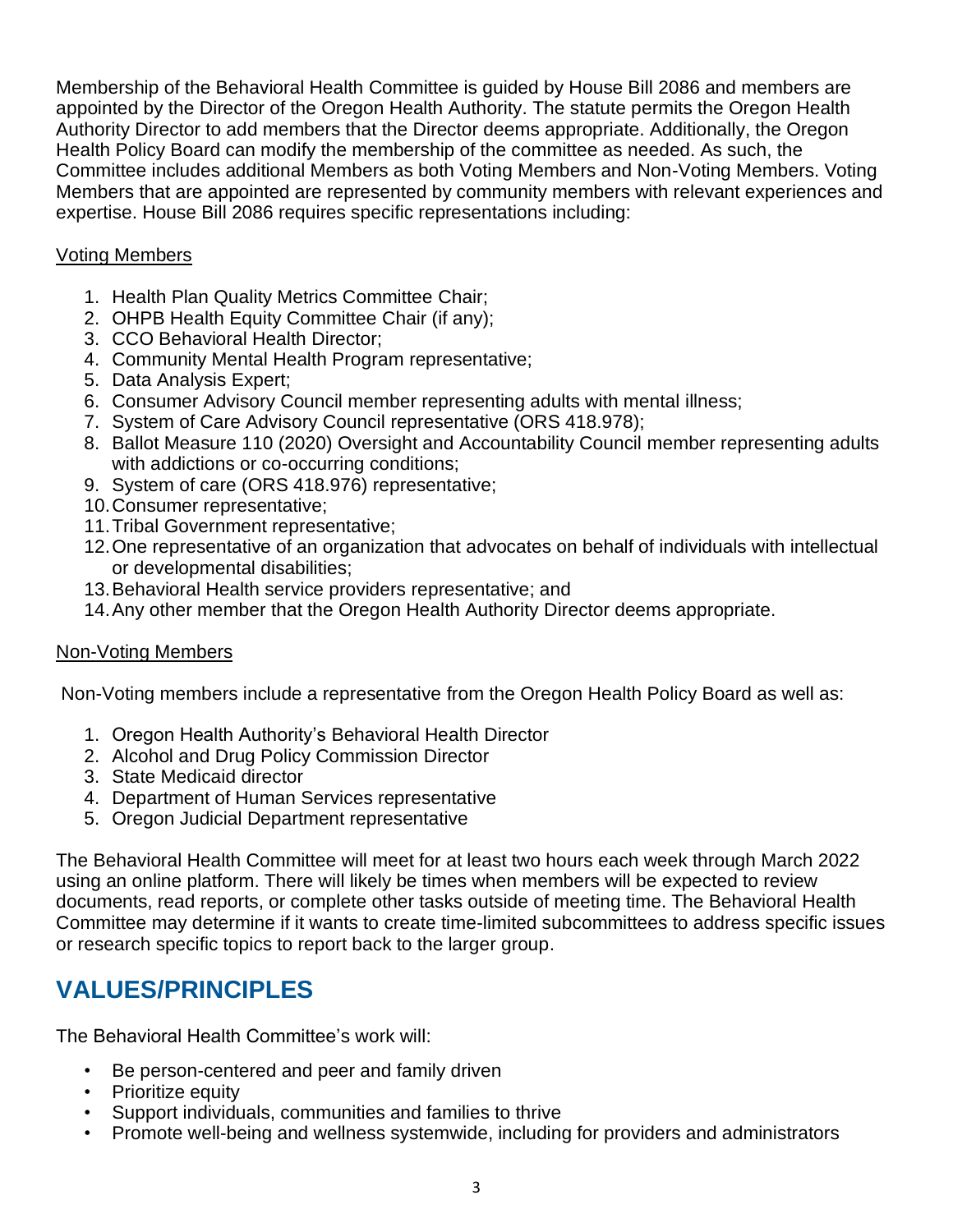- Elevate voices that previously haven't been heard
- Be community-driven and meet the needs of the community
- Create promising and best practices from community
- Foster compassion
- Transform the behavioral health system
- Focus on outcomes that meet individual needs and maximize the opportunity to make systemic changes
- Promote integration of physical and behavioral health

## **COMMUNITY AGREEMENTS**

As the Committee works together, they will adhere to the following community agreements.

- Be impeccable with your word
- Don't make assumptions
- Don't take anything personally
- Always do your best
- Give space to one another
- Be frank; give and receive direct and honest feedback
- Be aware of power dynamics and power differentials

### **DECISION-MAKING**

The Behavioral Health Committee will use a consensus decision making process, illustrated below. We will use a "thumbs up/down/sideways" model to check for consensus. In the event consensus cannot be achieved, we will vote, as long as we have a quorum of members.



# **DELIVERABLES**